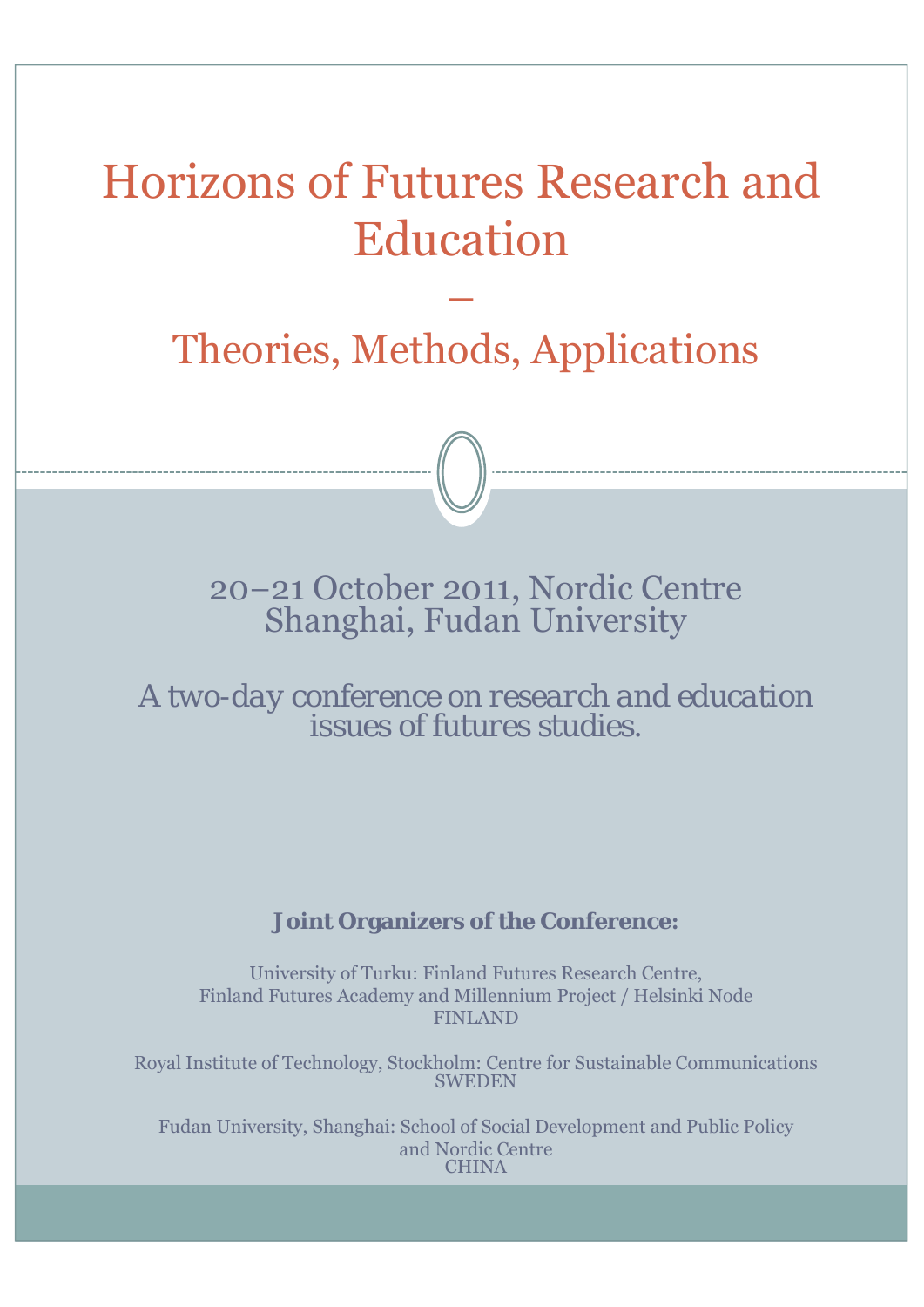Horizons of Futures Research and Education − Theories, Methods, Applications

## **Speakers in order of the presentations**



Director Juha Kaskinen Finland Futures Research Centre, University of Turku



Professor Sirkka Heinonen Finland Futures Research Centre, University of Turku



Associate Professor, Director Mattias Höjer, Centre for Sustainable Communications, Royal Instute of Technology, Stockholm, Sweden

20−21 October 2011, Nordic Centre Shanghai, Fudan University

# Thursday 20<sup>th</sup> October

| <b>Time</b>     | <b>Program</b>                                                                                                                                                                                                                |
|-----------------|-------------------------------------------------------------------------------------------------------------------------------------------------------------------------------------------------------------------------------|
| $9.00 - 9.20$   | Arrival, Registration & Coffee                                                                                                                                                                                                |
| $9.20 - 9.40$   | <b>SPECIAL KEYNOTE:</b><br>Director Juha Kaskinen, Finland Futures Research Centre,<br>University of Turku:<br><b>Best from Nordic Countries</b>                                                                              |
| $9.40 - 10.10$  | Professor Sirkka Heinonen, Finland Futures Research Centre,<br>University of Turku:<br>The Academic Futures Research Landscape - what, why and how                                                                            |
| $10.10 - 10.40$ | Professor Pan Tianshu, School of Social Development and Public<br>Policy, Fudan University, Shanghai, China:<br>Shanghai's Showcase: Critical Reflections on the Ethnographic<br><b>Aspects of World Expo 2010</b>            |
| $10.40 - 11.10$ | Associate Professor, Director Mattias Höjer, Centre for<br>Sustainable Communications, Royal Institute of Technology,<br>Stockholm, Sweden:<br><b>Images of the Future City</b>                                               |
| $11.10 - 12.10$ | Lunch                                                                                                                                                                                                                         |
| $12.10 - 12.40$ | Coordinator Sari Söderlund, Finland Futures Academy,<br>University of Turku:<br>Network Learning (NL) as an Approach to Academic Education<br>and Research                                                                    |
| $12.40 - 13.10$ | Adjunct Professor Osmo Kuusi, Aalto University and Government<br>Institute for Economic Research, Helsinki, Finland:<br>The Delphi Method and how the Finnish Parliament used it for the<br>development of health care system |
| $13.10 - 14.10$ | Poster sessions and book exhibition – Networking                                                                                                                                                                              |
| $13.10 - 14.10$ | PhD candidate, Josefin Wangel, School of Architecture and the<br>Built Environment, Royal Institute of Technology, Stockholm,<br>Sweden:<br>Add actors! The social implications of techno-biased futures                      |
| $14.10 - 14.40$ | Professor Ka Lin, Department of Social Security and Risking<br>Management, Zhejiang University, China:<br>Social policy models and global governance: in reference to the<br>East Asian experience                            |
| $15.10 - 16.15$ | Meeting of the organizers and networking of the participants                                                                                                                                                                  |
| 19.00           | Dinner                                                                                                                                                                                                                        |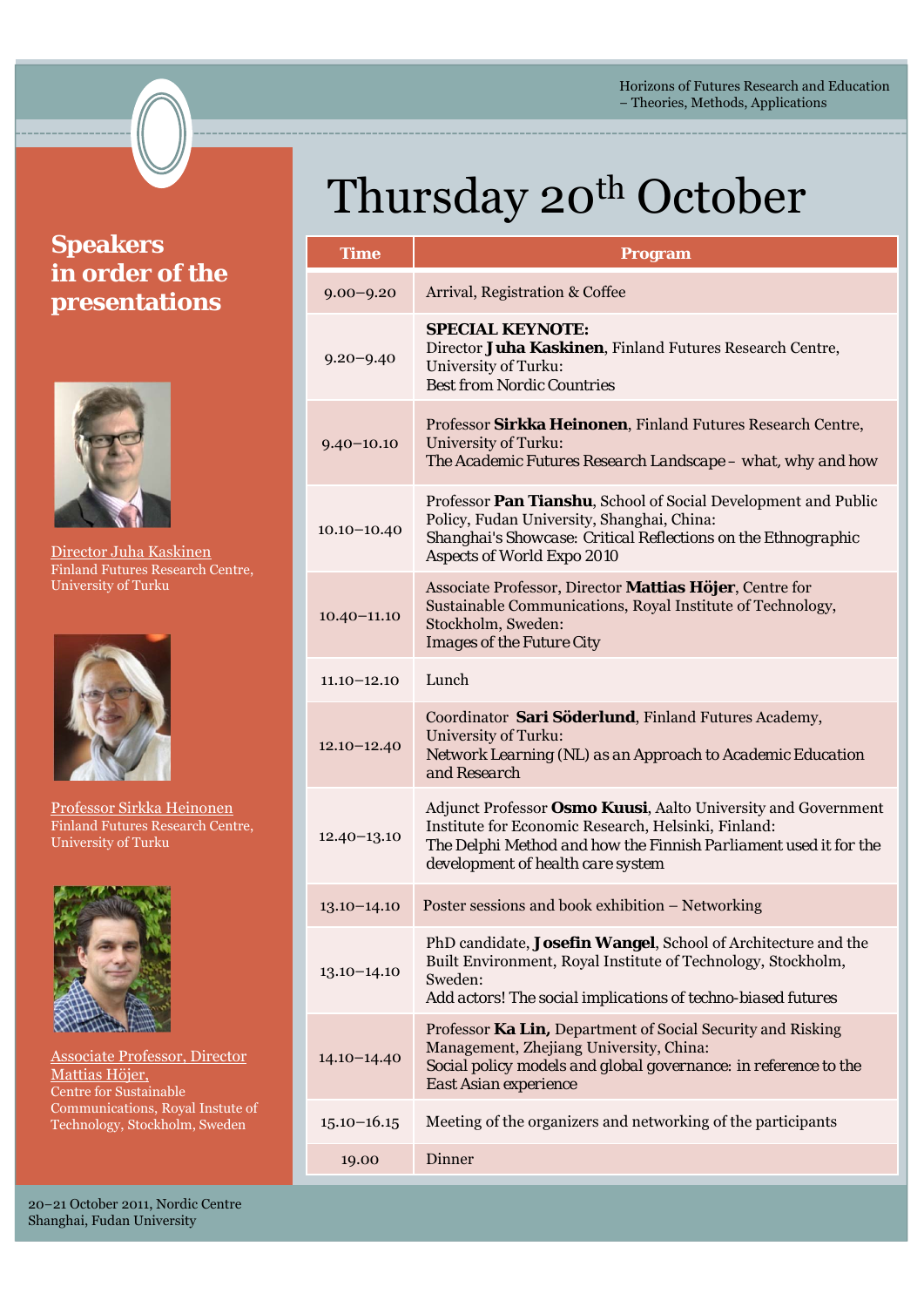Horizons of Futures Research and Education − Theories, Methods, Applications

## **Speakers in order of the presentations**



Coordinator Sari Söderlund, Finland Futures Academy, University of Turku



Adjunct Professor Osmo Kuusi, Aalto University, Government Institute for Economic Research Helsinki, Finland



PhD candidate Josefin Wangel, School of Architecture and the Built Environment , Royal Institute of Technology, Stockholm, Sweden

20−21 October 2011, Nordic Centre Shanghai, Fudan University

# Friday 21st October

| Time            | Program                                                                                                                                                                                                                                                                         |
|-----------------|---------------------------------------------------------------------------------------------------------------------------------------------------------------------------------------------------------------------------------------------------------------------------------|
| $10.00 - 10.20$ | Arrival & coffee                                                                                                                                                                                                                                                                |
| $10.20 - 10.40$ | <b>SPECIAL KEYNOTE:</b><br>Professor Pan Tianshu, School of Social Development and<br>Public Policy, Fudan University, Shanghai, China:<br><b>Best from China</b>                                                                                                               |
| $10.40 - 11.10$ | Professor Shen Yifei, School of Social Development and<br>Public Policy, Fudan University, Shanghai, China:<br>Different Interests of Education, Unequal Future of Children                                                                                                     |
| $11.10 - 11.40$ | Professor, Director Zhouying Jin, Center for Technology<br>Innovation & Strategy Studies, Chinese Academy of Social<br>Sciences, Chair of China Node of Millennium Project:<br>Long term strategic system integration and Early Warning<br>System - 2050 China                  |
| $11.40 - 12.10$ | <b>Futures Window and Mindset for Futures Cliniques</b>                                                                                                                                                                                                                         |
| $12.10 - 13.10$ | Lunch                                                                                                                                                                                                                                                                           |
| $13.10 - 14.10$ | <b>Futures Clinique on Socio-Technological Innovations</b><br>New Opportunities of Health Care Technologies facilitated<br>1)<br>by Dr. Osmo Kuusi and a Chinese expert<br>Innovations of Urban Development facilitated by Prof.<br>2)<br>Sirkka Heinonen and Dr. Mattias Höjer |
| $14.10 - 14.40$ | Director Juha Kaskinen, Finland Future Research Centre,<br>University of Turku:<br>Millennium Project - Global Networking for a Better World                                                                                                                                    |
| $14.40 - 15.40$ | Poster sessions and book exhibition – Networking and<br>refreshments                                                                                                                                                                                                            |